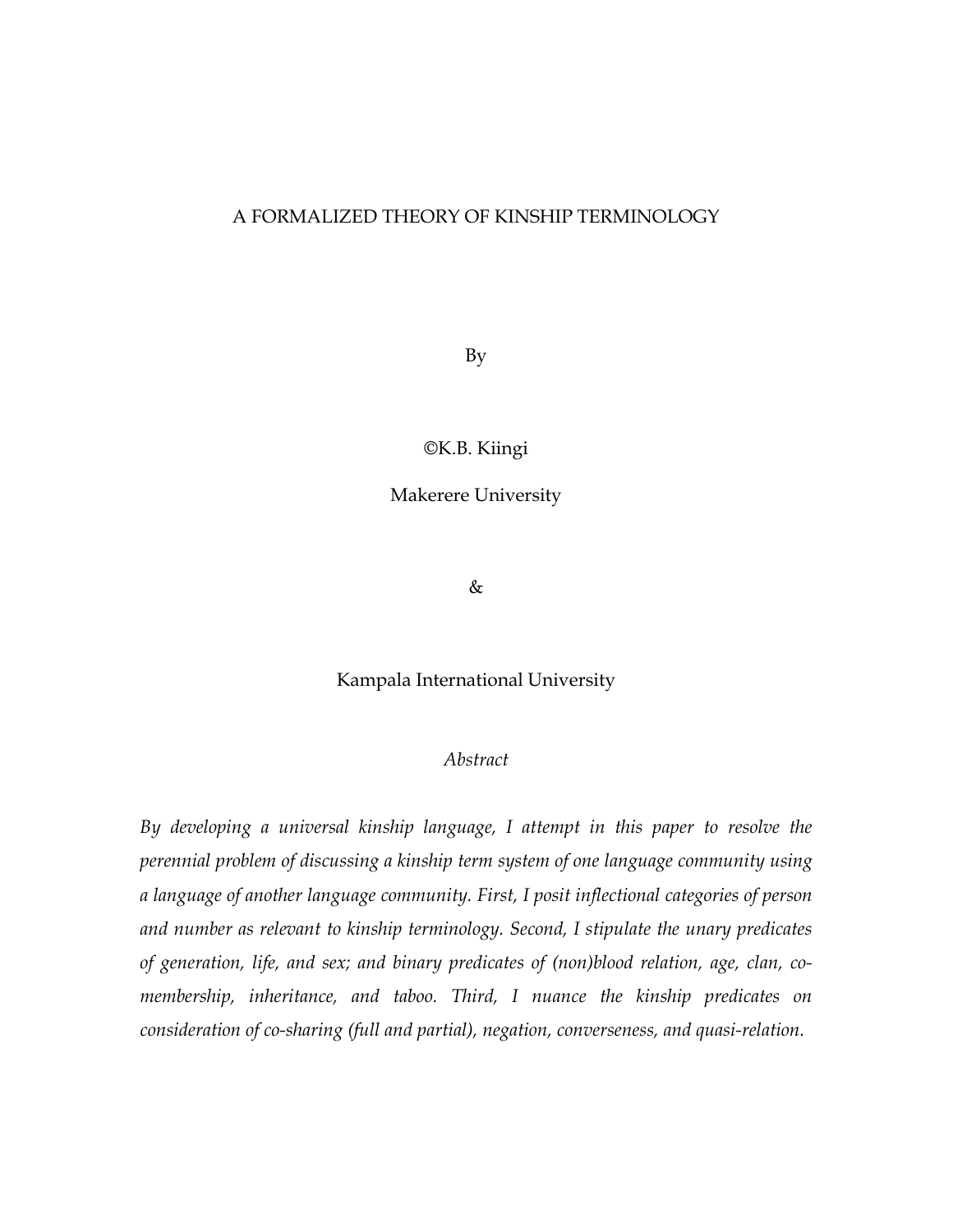The problem of using a language of one speech community to discuss the kinship term system of another speech community is the concern of the present paper. The sole objective of this paper is to present and exemplify what is meant to be a universal kinship language. Letting Ω stand for a kinship predicate, we discern one-place and two-place predicates  $\Phi$  and  $\Sigma$  respectively as the adjoining diagram shows.

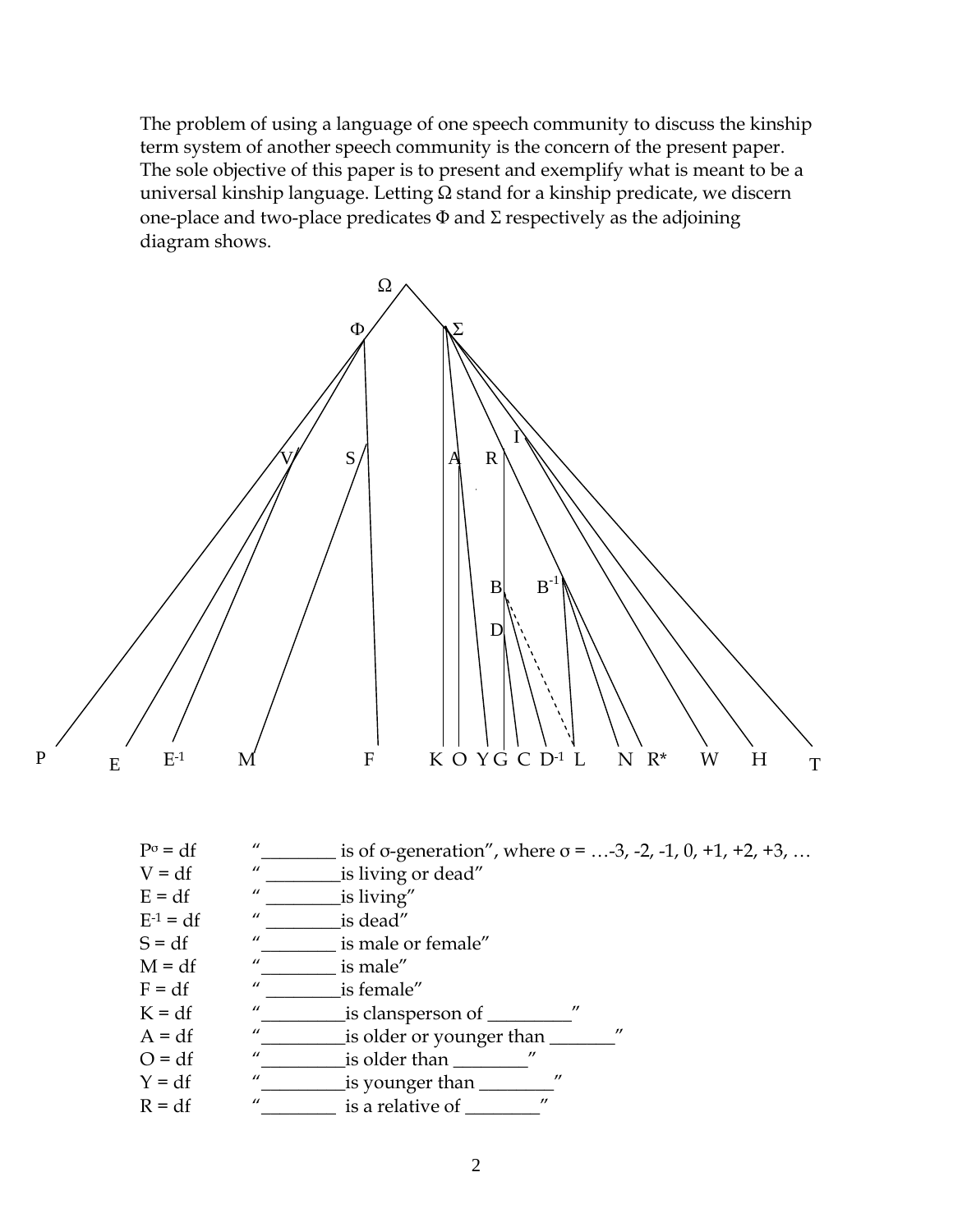| $B = df$   | $\boldsymbol{\mu}$                               | is a blood relative of <u>show a</u> set of the set of the set of the set of the set of the set of the set of the set o |
|------------|--------------------------------------------------|-------------------------------------------------------------------------------------------------------------------------|
| $B^- = df$ | $\overline{u}$                                   | $^{\prime\prime}$<br>$\__$ is a non-blood relative of $\__$                                                             |
| $D = df$   | $\mathbf{u}$                                     | $\prime$                                                                                                                |
| $D^- = df$ | $\mu$                                            | $\boldsymbol{\eta}$<br>$\__$ is an indirect blood relative of $\__$                                                     |
| $G = df$   | $\boldsymbol{\mu}$                               | $\frac{1}{\sqrt{2}}$ is a genitor of $\frac{1}{\sqrt{2}}$                                                               |
| $C = df$   | $\boldsymbol{u}$                                 | $\prime\prime$<br><u>sa genetic</u> product of same is a genetic product of same is a genetic product.                  |
| $L = df$   | $\boldsymbol{\mu}$                               | $^{\prime\prime}$<br>$\frac{1}{\sqrt{1-\frac{1}{2}}}\$ is an affine of $\frac{1}{\sqrt{1-\frac{1}{2}}}\$                |
| $N = df$   | $\boldsymbol{\mu}$                               | $^{\prime\prime}$                                                                                                       |
| $R^* = df$ | $\boldsymbol{\mu}$                               | $^{\prime\prime}$                                                                                                       |
| $I = df$   | $\boldsymbol{\mu}$                               | $^{\prime\prime}$<br>$\equiv$ is a testator or heir of $\equiv$                                                         |
| $W = df$   | $\boldsymbol{\mu}$                               | $\frac{1}{\sqrt{1-\frac{1}{2}}}\text{ is a testator of }$                                                               |
| $H = df$   | $\boldsymbol{u}$                                 | $\frac{1}{\sqrt{2}}$ is an heir of $\frac{1}{\sqrt{2}}$                                                                 |
| $T = df$   | $\boldsymbol{u}$                                 | $^{\prime\prime}$<br>is a person sexually tabooed to _______                                                            |
|            |                                                  | a, b, c, , x, y, z = df kin variables                                                                                   |
|            |                                                  | $\pi$ = 1, 2, 3 = df first person: singular, second person, third person                                                |
|            |                                                  | $v = 1, 2, 3 = df$ singular, dual/plural, trial/plural                                                                  |
| Ω=         | $= df$ full co-sharing                           |                                                                                                                         |
|            | $\Omega$ <sup>=1/2</sup> = df partial co-sharing |                                                                                                                         |
|            | $\Omega^{-1/2}$ = df negation of $\Omega$        |                                                                                                                         |
|            | $\Omega'$ = df converse of $\Omega$              |                                                                                                                         |
| $\Omega^*$ | $= df$ quasi-relation                            |                                                                                                                         |

In what follows, [KD□□], [KF□□], [KL□□], [EL□□], [LL□□], [KR□□] introduce kinship diagram, kinship formula; universal kinship language, English kinship language, and Luganda kinship language and kingship rule sentences respectively.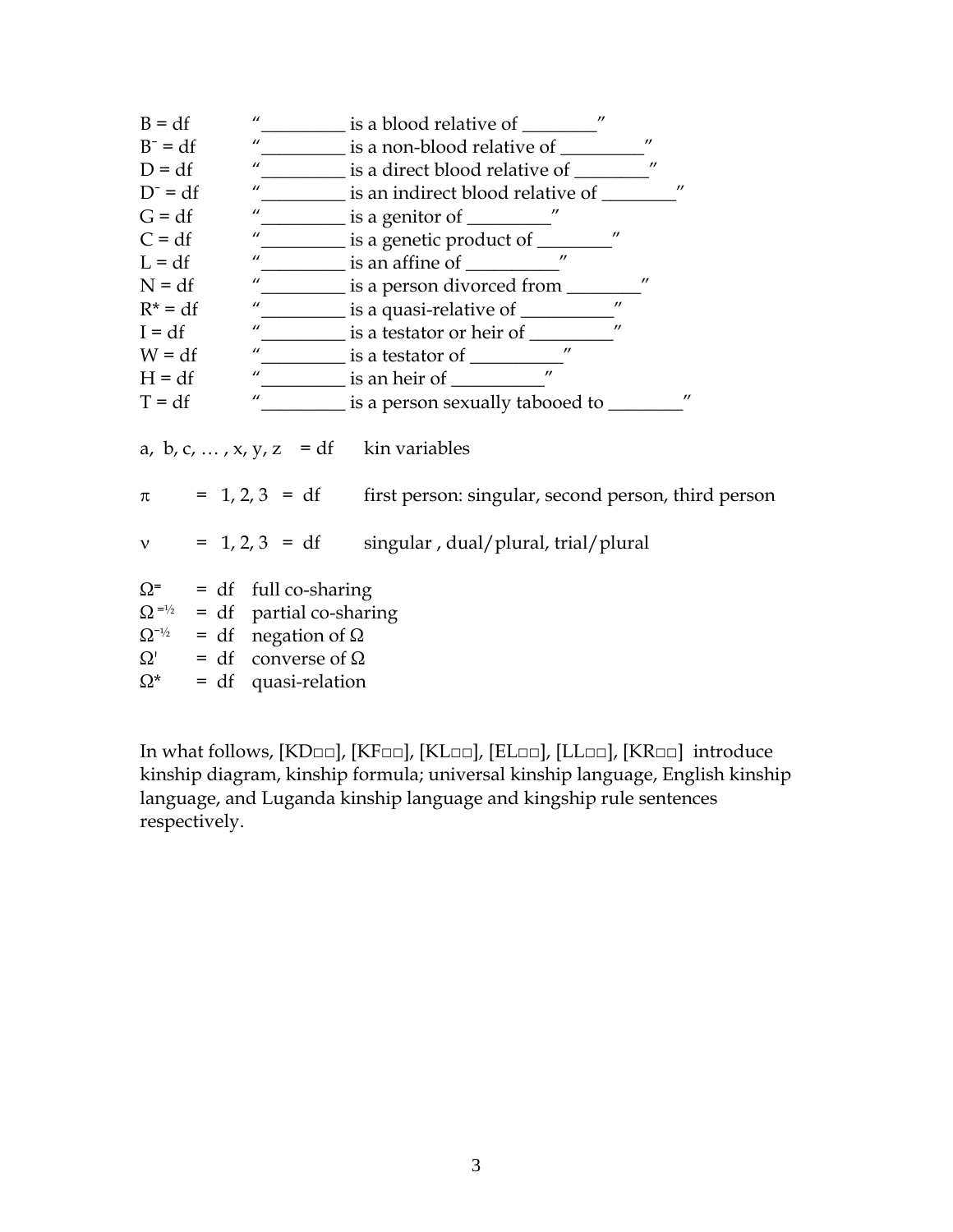[KD01]



[KF01]  $a = <sup>-4</sup>S>(a)G<P°S>(e)$ 

[KL01]  $\qquad \qquad \underline{a}$  is a previous fourth – generation male or female genitor of a reference–generation male or female  $\underline{e}$ .

- [EL01] a is a **great-great-grandparent** of e.
- [LL01] **a** is **jjajja nnakasatwe** of **<u>e</u></u>.**
- [KF02]  $b = **P**<sup>3</sup>**S**>(b)**G**P**<sup>0</sup>**S**>(e)**$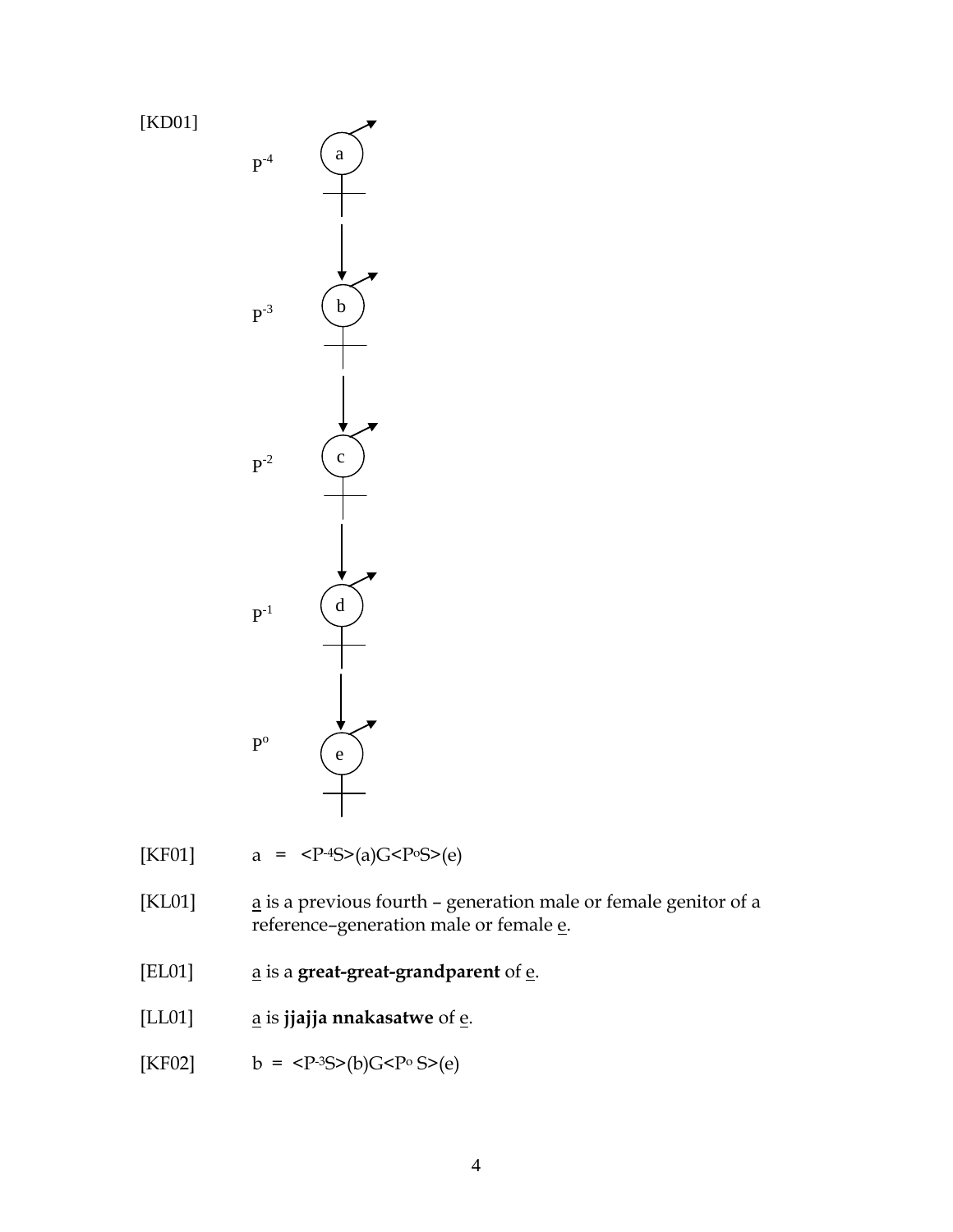- [KL02]  $\underline{b}$  is a previous third–generation male or female genitor of a reference –generation male or female e.
- [EL02] **b** is a **great-grandparent** of **e**.
- [LL02] **b** is **jjajja nnakabilye** of **e**.
- [KF03]  $c =  G < P^0 S > (e)$
- [KL03] c is a previous second-generation male or female genitor of a reference-generation male or female e.
- [EL03]  $\frac{c}{2}$  is a **grandparent** of <u>e</u>.
- $[LL03]$  c is **jiajja** of e.
- [KF04]  $d = (d)G<sup>C</sup>(e)$
- [KL04]  $\dot{d}$  is a previous first-generation male or female genitor of a reference-generation male of female e.
- [EL04]  $\frac{d}{dx}$  is a **parent** of  $\frac{e}{dx}$ .
- [LL04]  $\frac{d}{d}$  is **omuzadde** of  $\frac{e}{d}$ .

[KD05]

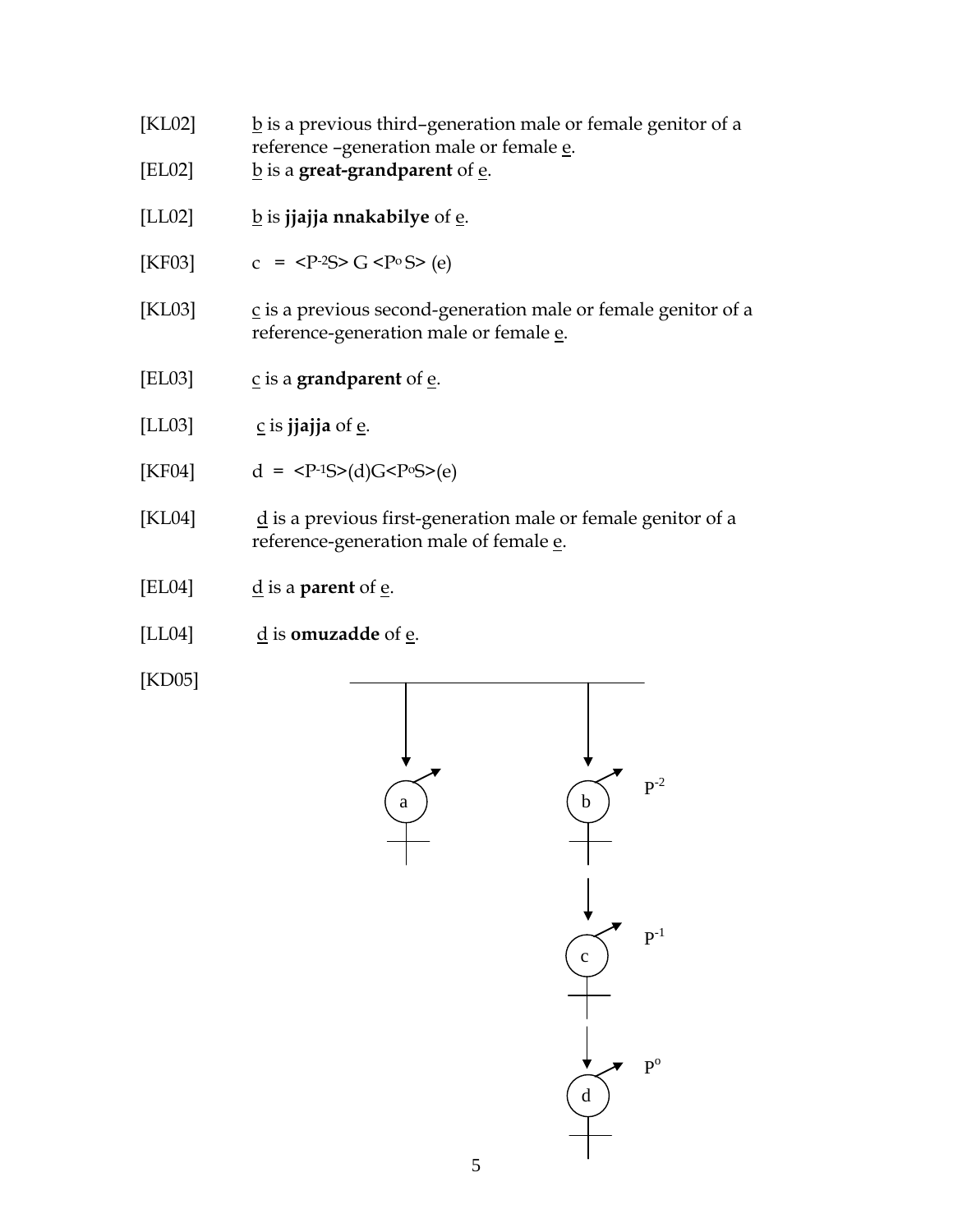[KF05]   
\na = 
$$
\langle P^{2}S\rangle(a)C = \langle P^{2}S\rangle(b)G\langle P^{6}S\rangle(d)
$$
  
\n[K1.05]   
\na is a previous second-generation male or female genetic co-  
\nproduct of the second-generation male or female d.  
\n[E1.05]   
\na is **signal** or **–a** and of d.  
\n[KD06]   
\na is **ijajja** of d.  
\n[KF06]   
\na =  $\langle P^{2}1M\rangle(a)G\langle P^{6}S\rangle(b)$   
\nor more simply:  
\na =  $M(a) G S(b)$   
\n[K1.06]   
\na is a previous first-generation male genitor of a reference-  
\ngeneration male or female b.  
\n[EL06]   
\na is that of b.  
\n[LC07]   
\na is the **father** of b.  
\n[KL07]   
\na is the **model** genitor of a male or female b.  
\n[LD07]   
\na is the **mother** of b.  
\n[LD07]   
\na is **mean** of b.  
\na is **mean** of b.  
\na is **mean** of b.  
\na is **mean** of b.  
\na is **mean** of b.  
\na is **mean** of b.  
\na is **mean** of b.  
\na is **mean** of b.  
\na is **mean** of b.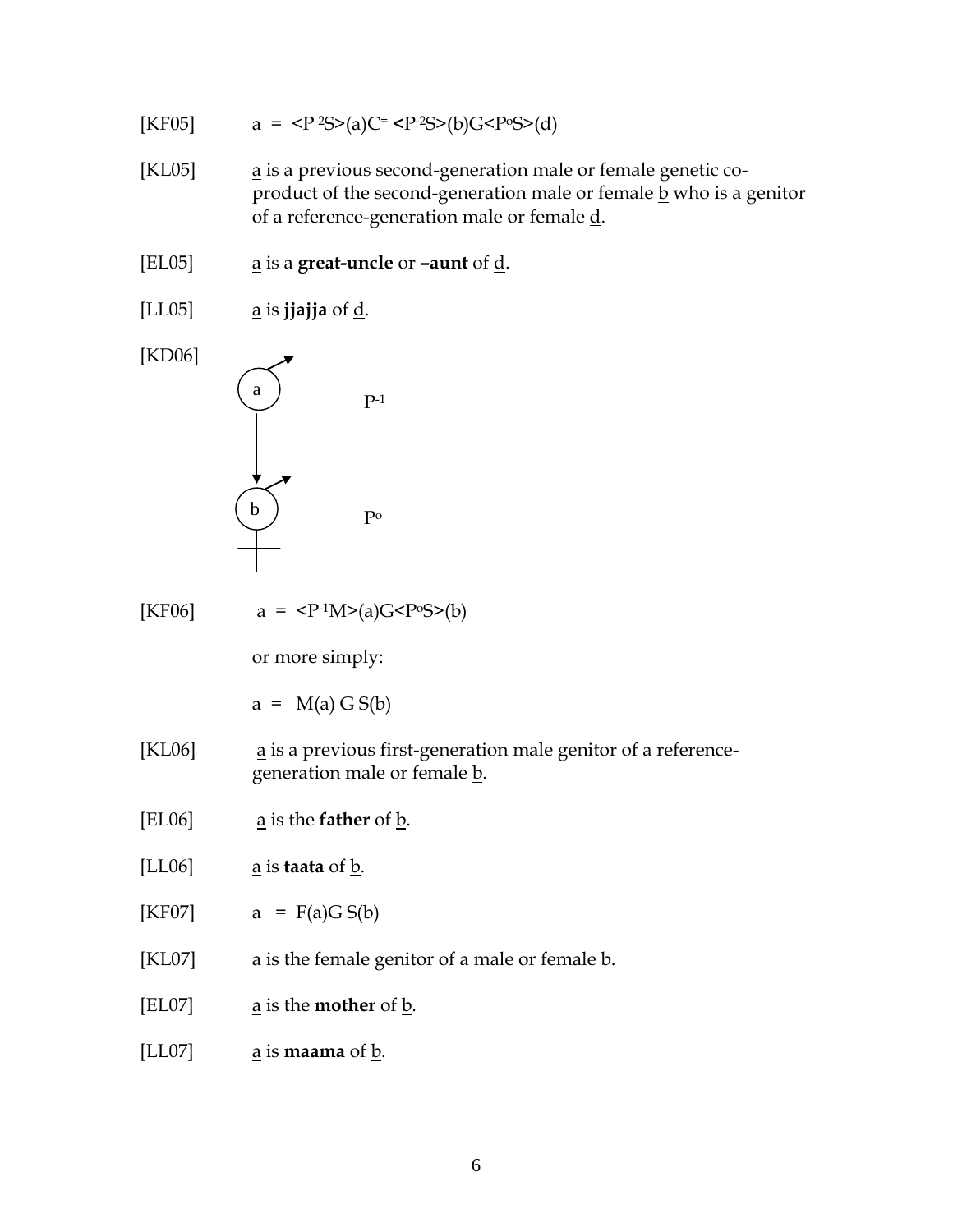

[LL10]  $\qquad \qquad \underline{a}$  is **taata omuto** of  $\underline{c}$ .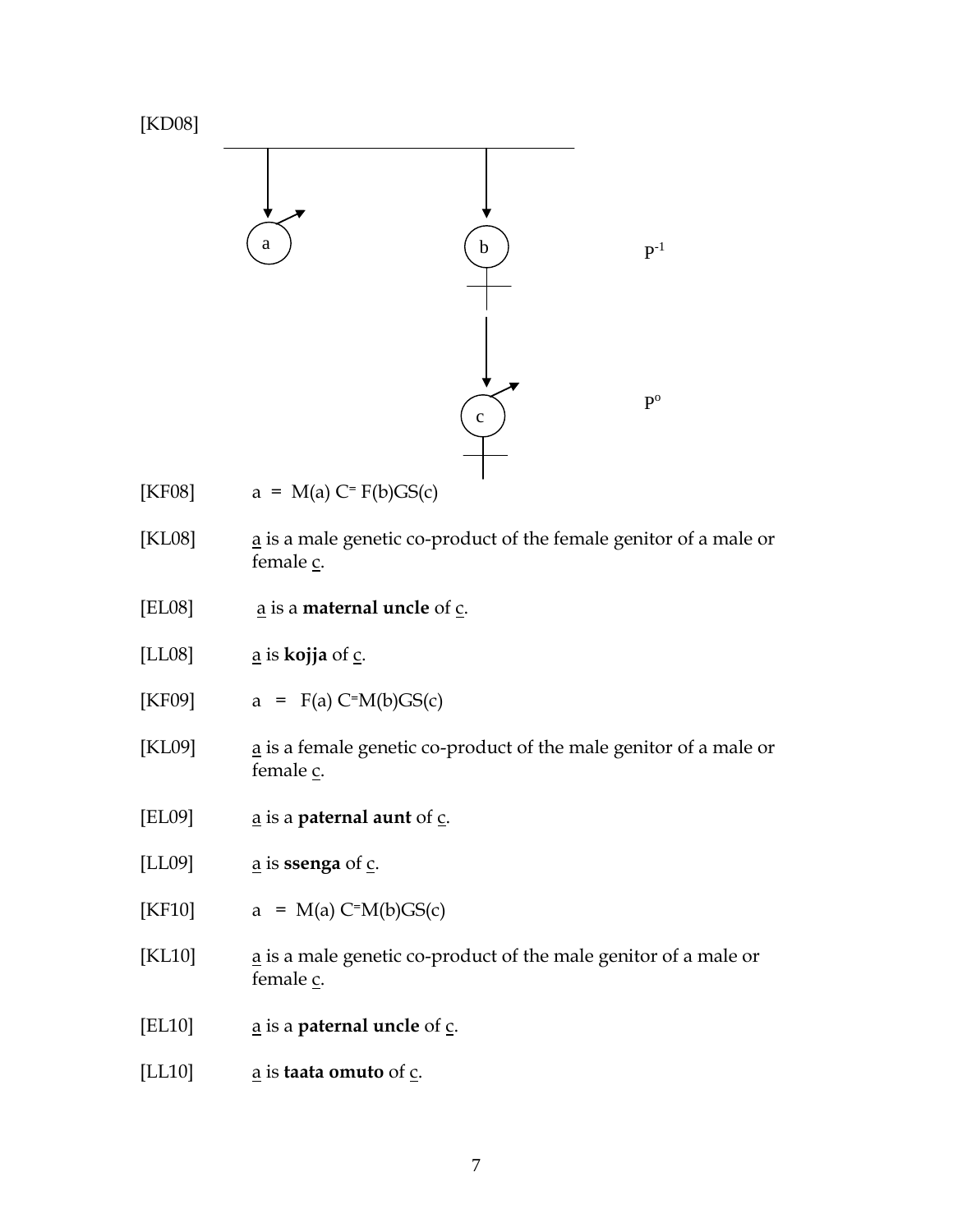$$
[KF11] \qquad a = F(a) C=F(b)GS(c)
$$

- [KL11] a is a female genitor co-product of the female genitor of a male or female c.
- [EL11] a is a **maternal aunt** of c.
- [LL11] a is **maama omuto** of c.

[KD12]



- $[KF12]$  a = M(a)GM(b)LF(c)
- [KL12]  $\qquad \qquad \underline{a}$  is a male genitor of a male affine of a female  $\underline{c}$ .
- [EL12]  $\qquad \qquad \underline{\mathbf{a}}$  is a **father-in-law** of  $\underline{\mathbf{c}}$ .
- [LL12]  $\underline{a}$  is **ssezaala** of  $\underline{c}$ .
- $[KF13]$  a = F(a)GM(b)LF(c)
- [KL13]  $\qquad \qquad \underline{a}$  is the female genitor of a male affine of a female  $\underline{c}$ .
- [EL13]  $\qquad \qquad \underline{a}$  is a **mother-in-law** of  $\underline{c}$ .
- [LL13]  $\frac{a}{a}$  is **nnyazaala** of <u>c</u>.
- [KF14]  $c = F(c) LM(b)CM(a)$
- [KL14]  $\frac{c}{n}$  is a female affine of a male genetic product of a male  $\frac{a}{n}$ .
- [EL14]  $\frac{c}{n}$  is a **daughter-in-law** of <u>a</u>.
- [LL14] c is **mukaamwana** of a.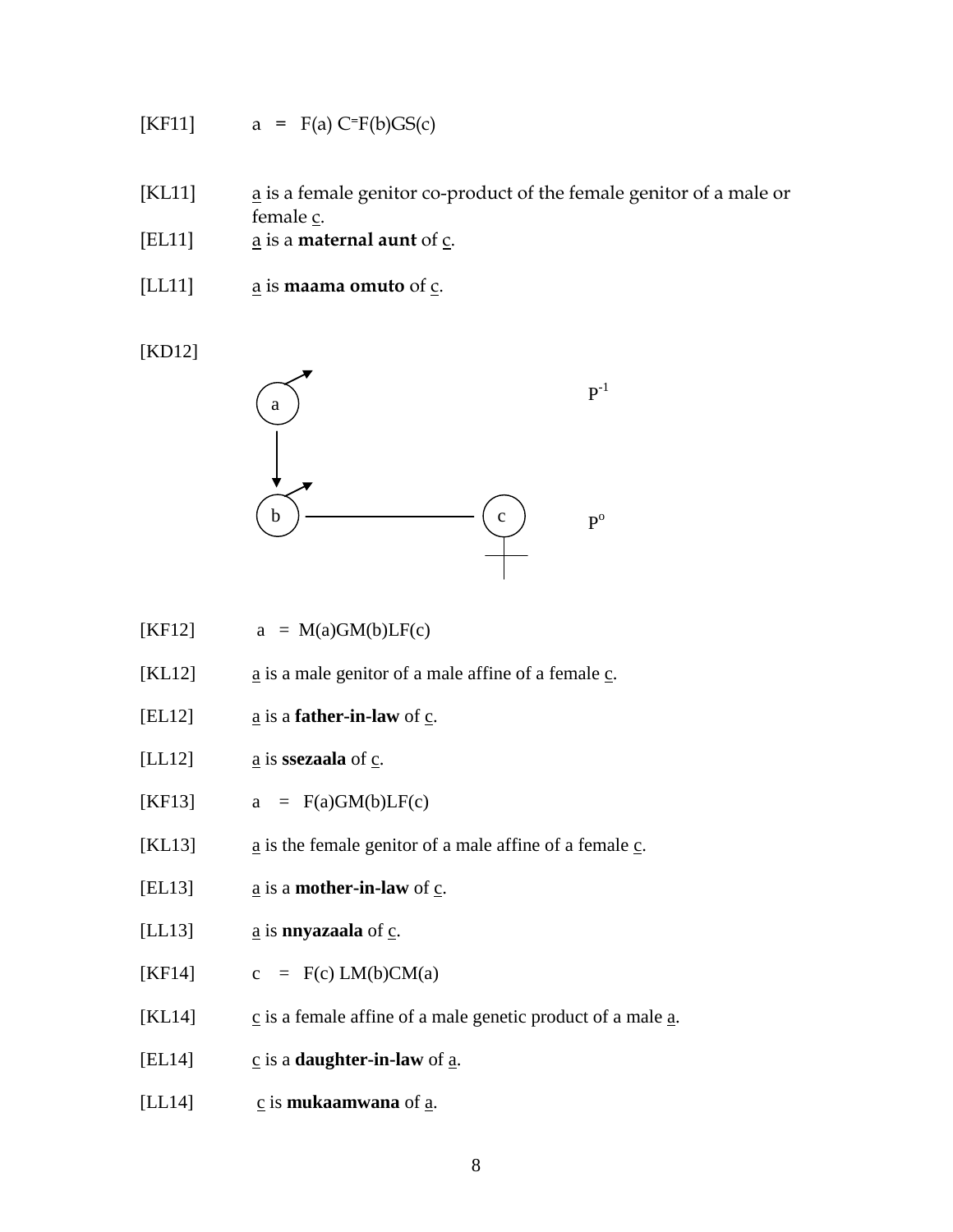

9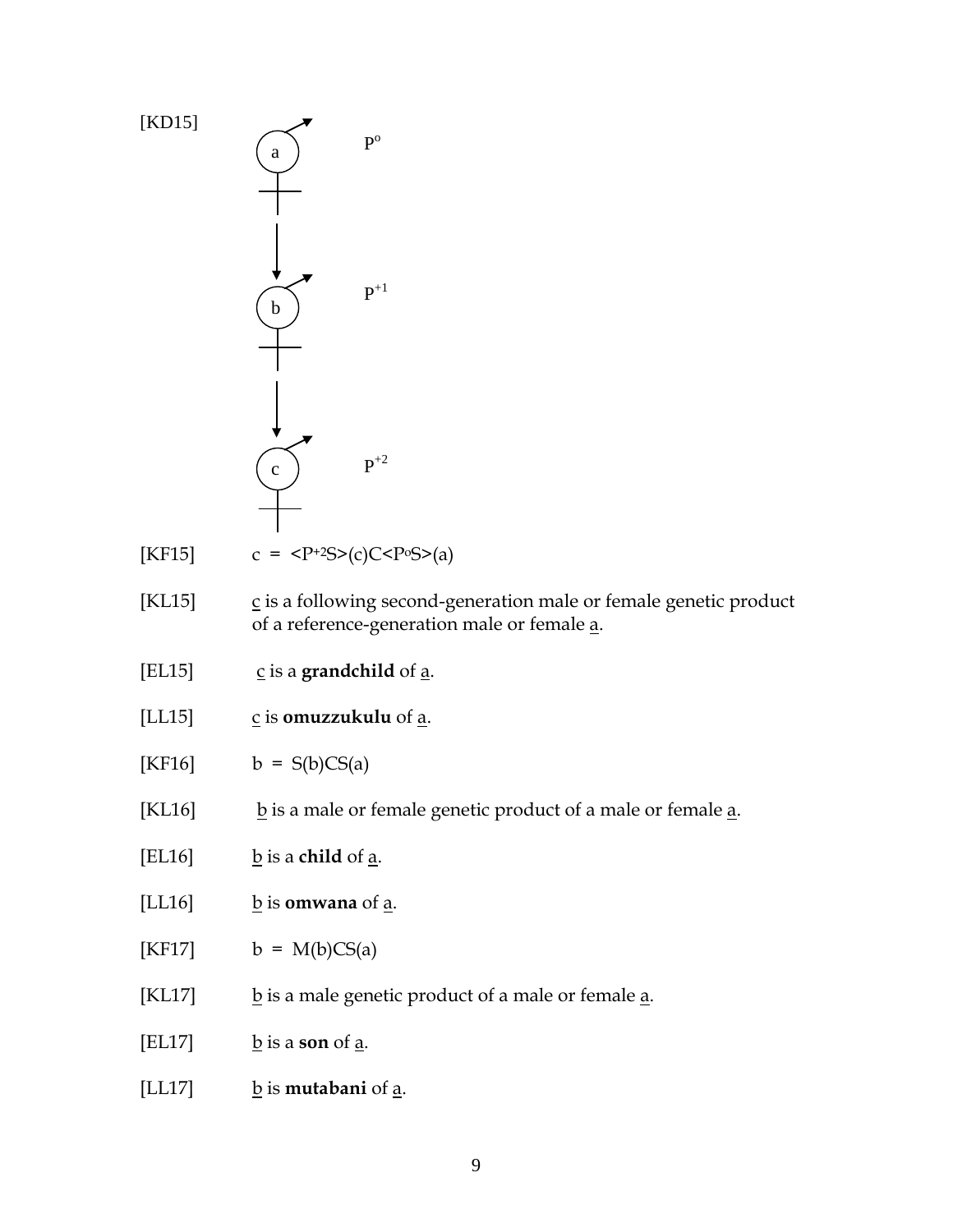|        | [KF18] $b = F(b)CS(a)$                                                                                    |
|--------|-----------------------------------------------------------------------------------------------------------|
| [KL18] | $\underline{b}$ is a female genetic product of a male or female $\underline{a}$ .                         |
| [EL18] | $\underline{b}$ is a <b>daughter</b> of $\underline{a}$ .                                                 |
| [LL18] | $\underline{b}$ is <b>muwala</b> of $\underline{a}$ .                                                     |
|        | [KF19] $c = S(c)CF(b)C=M(a)$                                                                              |
| [KL19] | $\overline{c}$ is a male or female genetic product of a female genetic co-product<br>of a male <u>a</u> . |
| [EL19] | $\underline{c}$ is a nephew or niece of <u>a</u> .                                                        |
| [LL19] | $\underline{c}$ is <b>omujjwa</b> of <u>a</u> .                                                           |
| [KF20] | $c = M(c)CF(b) C=M(a)$                                                                                    |
| [KL20] | $\underline{c}$ is a male genetic product of a female genetic co-product of a male<br><u>a</u> .          |
| [EL20] | $\underline{c}$ is a <b>nephew</b> of <u>a</u> .                                                          |
| [LL20] | $\underline{c}$ is <b>omujjwa</b> of <u>a</u> .                                                           |
| [KF21] | $c = F(c)CF(b) C=M(a)$                                                                                    |
| KL21   | $\underline{c}$ is a female genetic product of a female genetic co-product of a<br>male <u>a</u> .        |
| [EL21] | $\frac{c}{2}$ is a niece of $\frac{a}{2}$ .                                                               |
| [LL21] | $\underline{c}$ is <b>omujjwa</b> of $\underline{a}$ .                                                    |
| [LL22] | a is <b>omuko</b> of c.                                                                                   |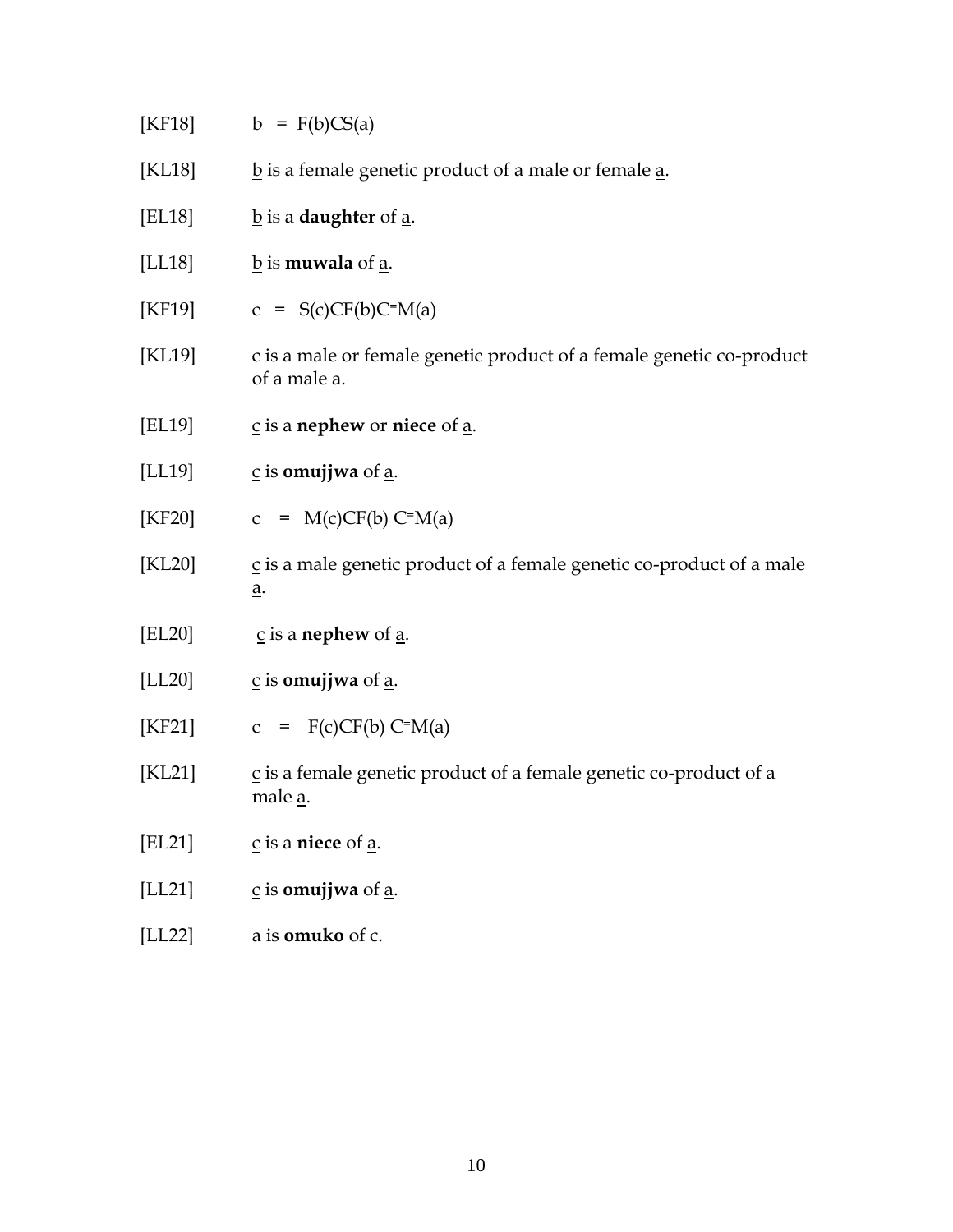# [KD22(a)]



 $[KF22(a)]$  a = M(a)LF(b) C=M(c)

[KL22(a)]  $a$  is a male affine of a female genetic co-product of a male  $\underline{c}$ .

 $[KF22(b)]$  a = M(a) LF(b)CS(c)

[KL22(b)]  $a$  is a male affine of a female genetic product of a male or female  $\underline{c}$ .

 $[KF22(c)]$  a = M(a)  $C=F(b)LM(c)$ 

[KL22(c)]  $\alpha$  is a male genetic co-product of a female affine of a male  $\underline{c}$ .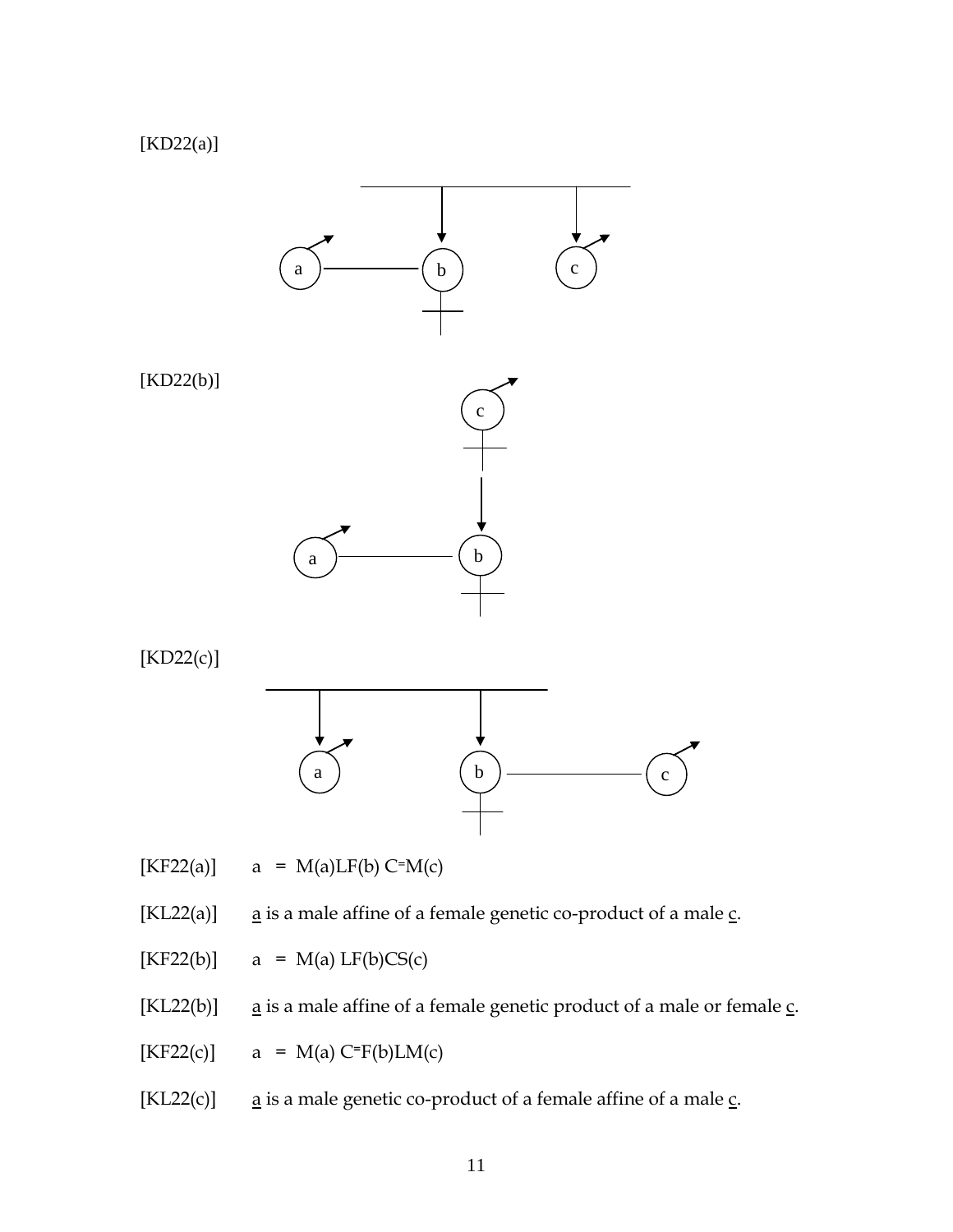|                  | [EL22(a)] $\qquad \qquad \underline{a}$ is a <b>brother-in-law</b> of $\underline{c}$ .     |
|------------------|---------------------------------------------------------------------------------------------|
|                  | [EL22(b)] $\qquad \underline{a}$ is a <b>son-in-law</b> of $\underline{c}$ .                |
| [EL22(c)]        | $\underline{a}$ is a <b>brother-in-law</b> of $\underline{c}$ .                             |
| [EL23]           | $\underline{a}$ is a sibling of $\underline{b}$ .                                           |
| [KF23]<br>[KL23] | $a = S(a)C=S(b)$<br>a is a male or female genetic co-product of a male or female b.         |
| [EL24]           | <u>a</u> is a <b>brother</b> of <u>b</u> .                                                  |
| [KF24]           | $a = M(a) C = S(b)$                                                                         |
| [KL24]           | $\underline{a}$ is a male genetic co-product of a male or female $\underline{b}$ .          |
| [EL25]           | $\underline{a}$ is a <b>sister</b> of $\underline{b}$ .                                     |
| [KF25]           | $a = F(a) C = S(b)$                                                                         |
| [KL25]           | $\underline{a}$ is a female genetic co-product of a male or female $\underline{b}$ .        |
| [LL26]           | $\underline{a}$ is mwannyina of $\underline{b}$ .                                           |
|                  | [KF26] $a = S(a) C=S'(b)$                                                                   |
| [KL26]           | $\underline{a}$ is a male or female genetic co-product of an opposite-sex $\underline{b}$ . |
| [LL27]           | $\underline{a}$ is <b>muganda</b> of $\underline{b}$ .                                      |
| [KF27]           | $a = S(a) C = S=(b)$                                                                        |
| [KL27]           | $\underline{a}$ is a male or female genetic co-product of a same-sex $\underline{b}$ .      |
| [LL28]           | $\underline{a}$ is <b>muggya</b> of $\underline{c}$ .                                       |
| [KF28]           | $a = F(a)LM(b)LF(c)$                                                                        |
| [KL28]           | $\underline{a}$ is a female affine of a male affine of a female $\underline{c}$ .           |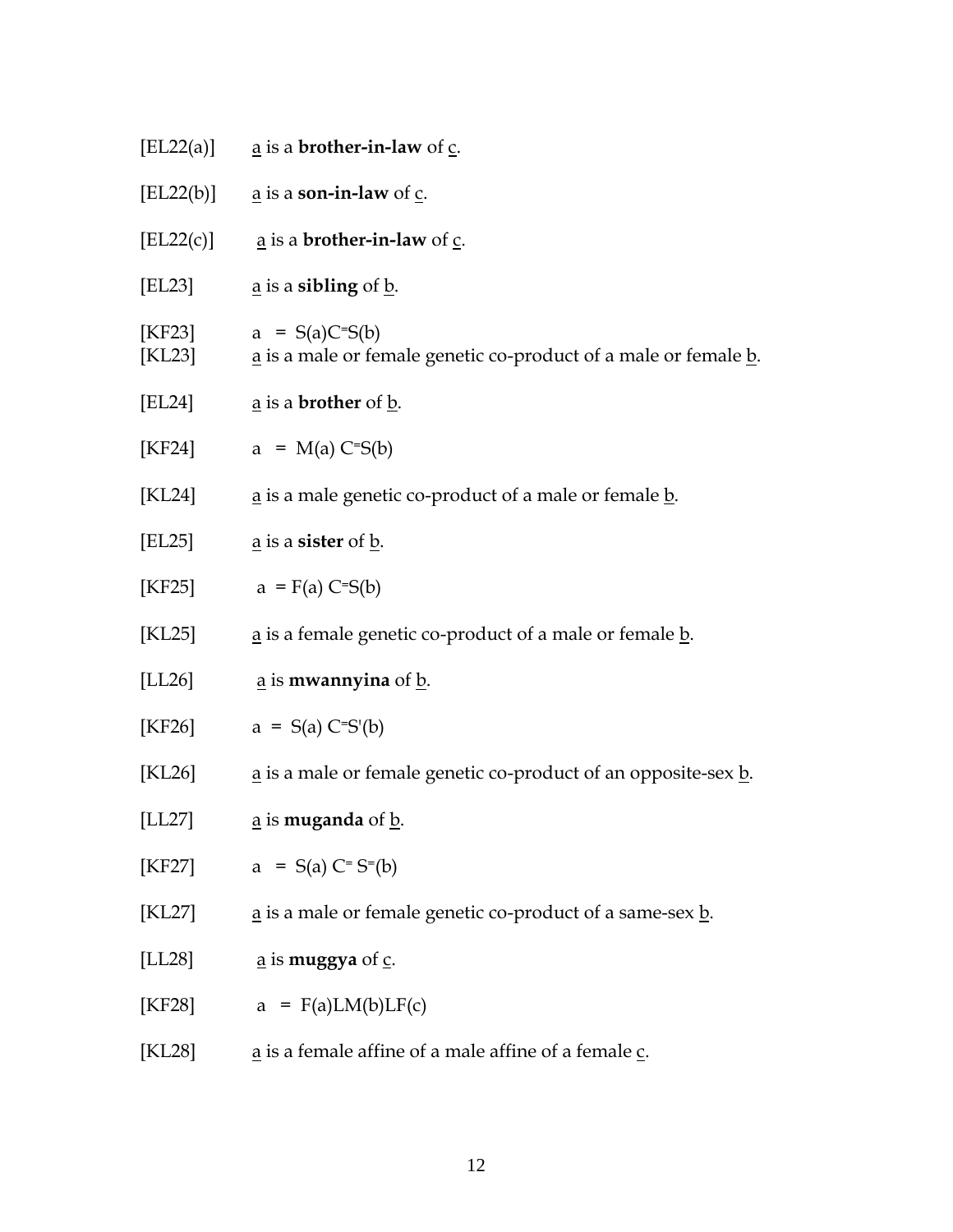[KD28]



- [LL29]  $\qquad \qquad \underline{a}$  is **musangi** of  $\underline{d}$ .
- [KF29]  $a = M(a)LF(b) C=F(c)LM(d)$
- [KL29]  $\qquad \qquad \underline{a}$  is a male affine of a female genetic co-product of a female affine of a male  $\underline{d}$ .

[KD29]

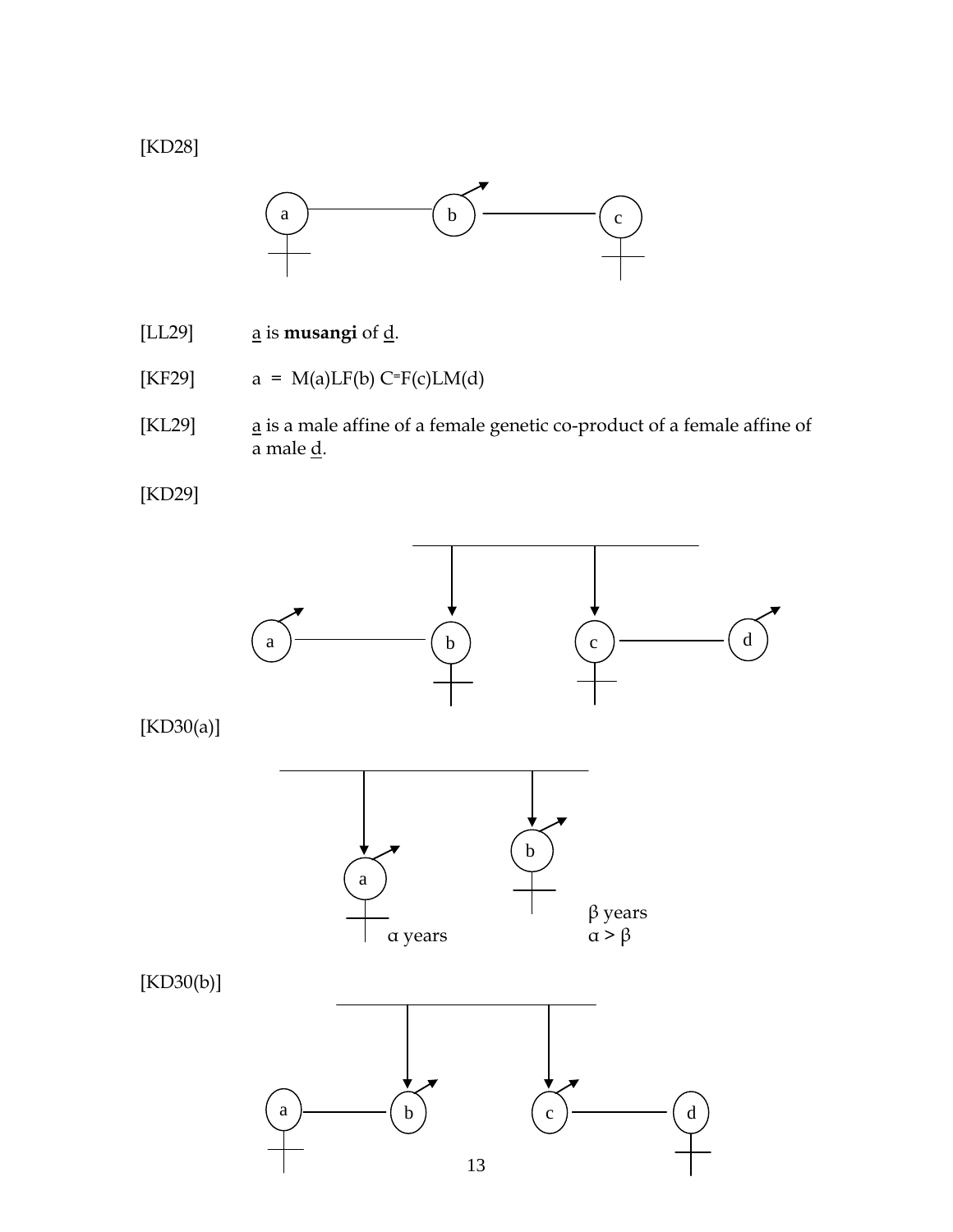- $[KF30(a)]$  a = S(a)[O C<sup>=</sup>]S(b)
- [KL 30(a)]  $\alpha$  is a male or female older genetic co-product of a male or female  $\underline{b}$ .
- $[KF30(b)]$  a = F(a)LM(b) C=M(c)LF(d)
- [KL30(b)]  $a$  is a female affine of a male genetic co-product of a male affine of a female d.
- $[LL30(a)]$  <u>a</u> is **baaba** of <u>b</u>.
- [LL30(b)] a is **baaba** of d.
- [KF31]  $b = \langle S \cdot 3.1 \rangle(b)$  [Y C<sup>=</sup>] $\langle S \cdot 1.1 \rangle(a)$
- [KL31]  $\frac{b}{2}$  is a third-person-singular male or female younger genetic coproduct of a first-person-singular male or female a.
- [EL31] b is a **younger sibling** of me a.
- [LL31] b is **mwanawattu** of me a.

## [KD32]



- [KF32]  $a = S(a) C^{-1/2}S(b)CF(y)GS(a)$
- [KL32]  $a$  is a male or female half-genetic co-product of a male or female genetic product of a female genitor of the male or female a

[LL32]  $\qquad \qquad \underline{a}$  is **omubbeele** of  $\underline{b}$ .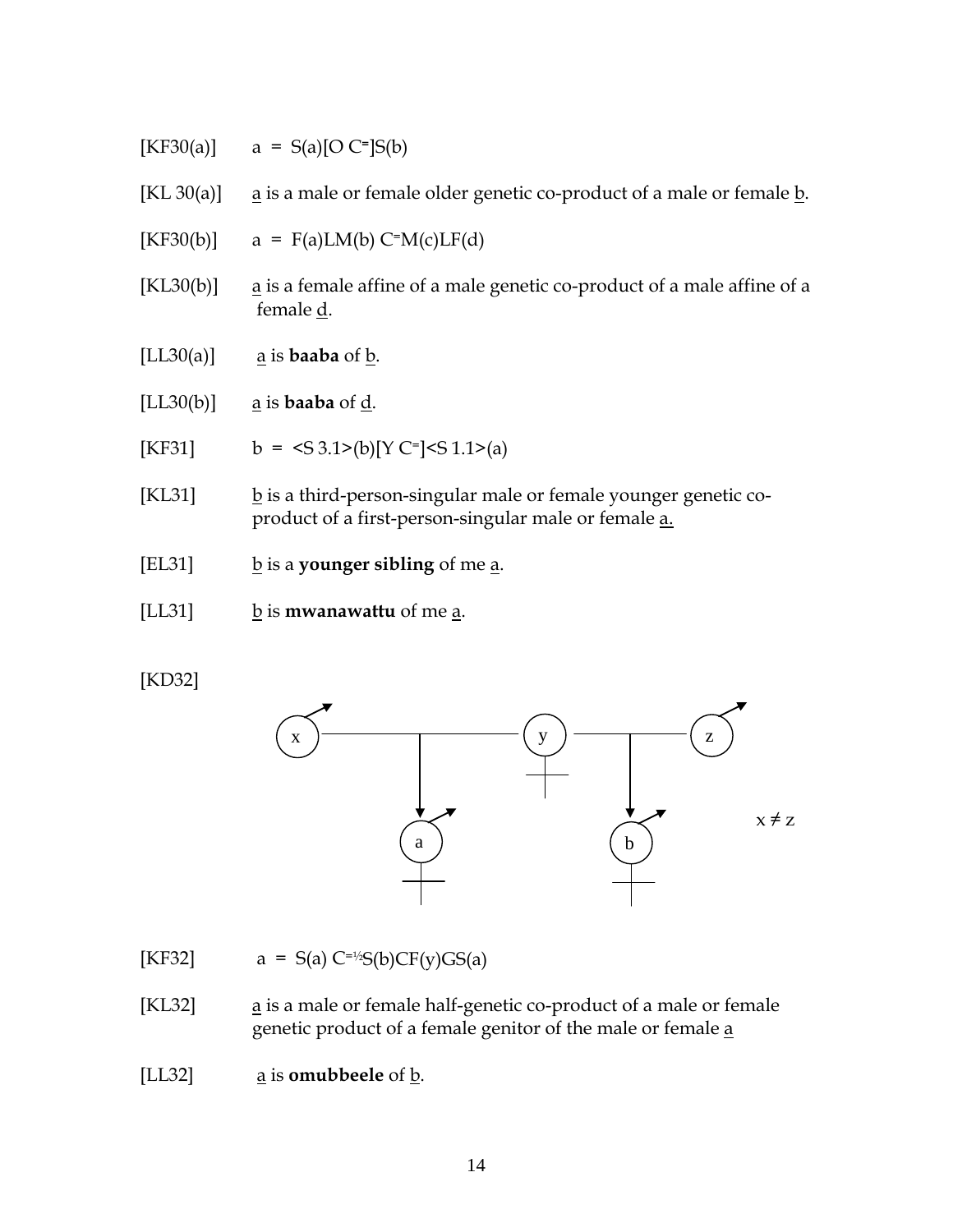# [EL32] **a** is a **maternal half-sibling** of **b**.

[KD33]



[KF33]  $a = S(a)CS(b)C=S(c)GS(d)$ 

- [KL33] a is a male or female product of male or female genetic co-product of a male or female genitor of male or female d
- [EL33]  $\underline{a}$  is a **first cousin** of <u>d</u>.
- [KD34]

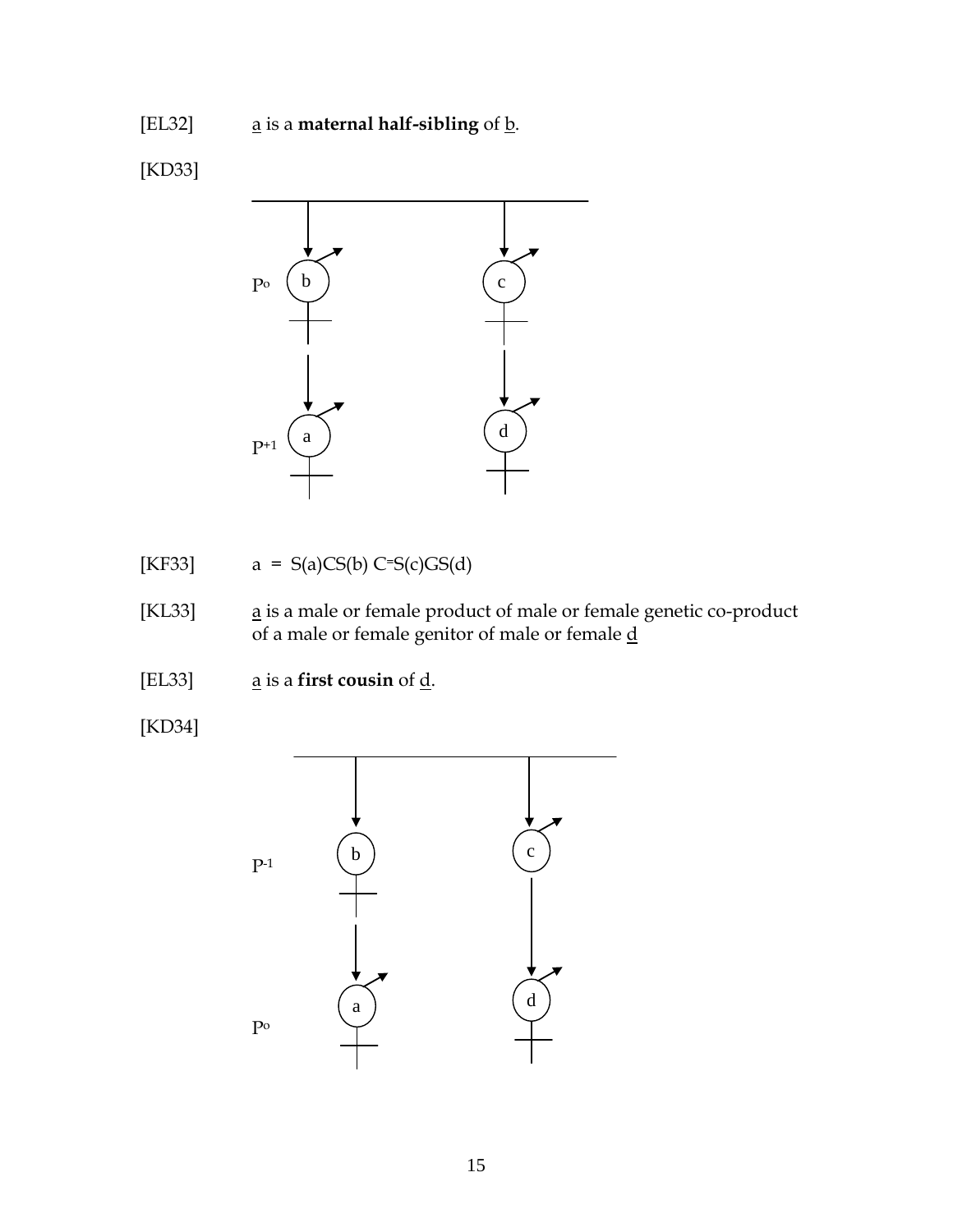[KF34] 
$$
a = S(a)CF(b) C=M(c)G S'(d)
$$

- [KL34] a is a male or female genetic product of a female genetic co-product of a male genitor of an opposite-sex  $\underline{d}$ .
- [LL34] a is **kizibwe** of d.

In Kiganda culture [KF35] holds.

- [KF35]  $a = S(a)CF(b) C=M(c)GS'(d) \rightarrow a = S(a)TS'(d)$
- [KL35]  $a$  is a male or female genetic product of a female genetic co-product of a male genitor of an opposite-sex  $d$ , then  $\underline{a}$  is a male or female tabooed to the opposite-sex  $\underline{d}$ .

[KD36]



- [KF36]  $a = S(a) C^{-1/2}S(c)CM(b)GS(a)$
- [KL36] a is a male or female half-genetic co-product of a male or female genetic product of a male genitor of the male or female a.
- [EL36] **a** is a **paternal half-sibling** of **c**.
- [LL36] **a** is **muganda** or **mwannyina** of **c**. cf. [LL26-27]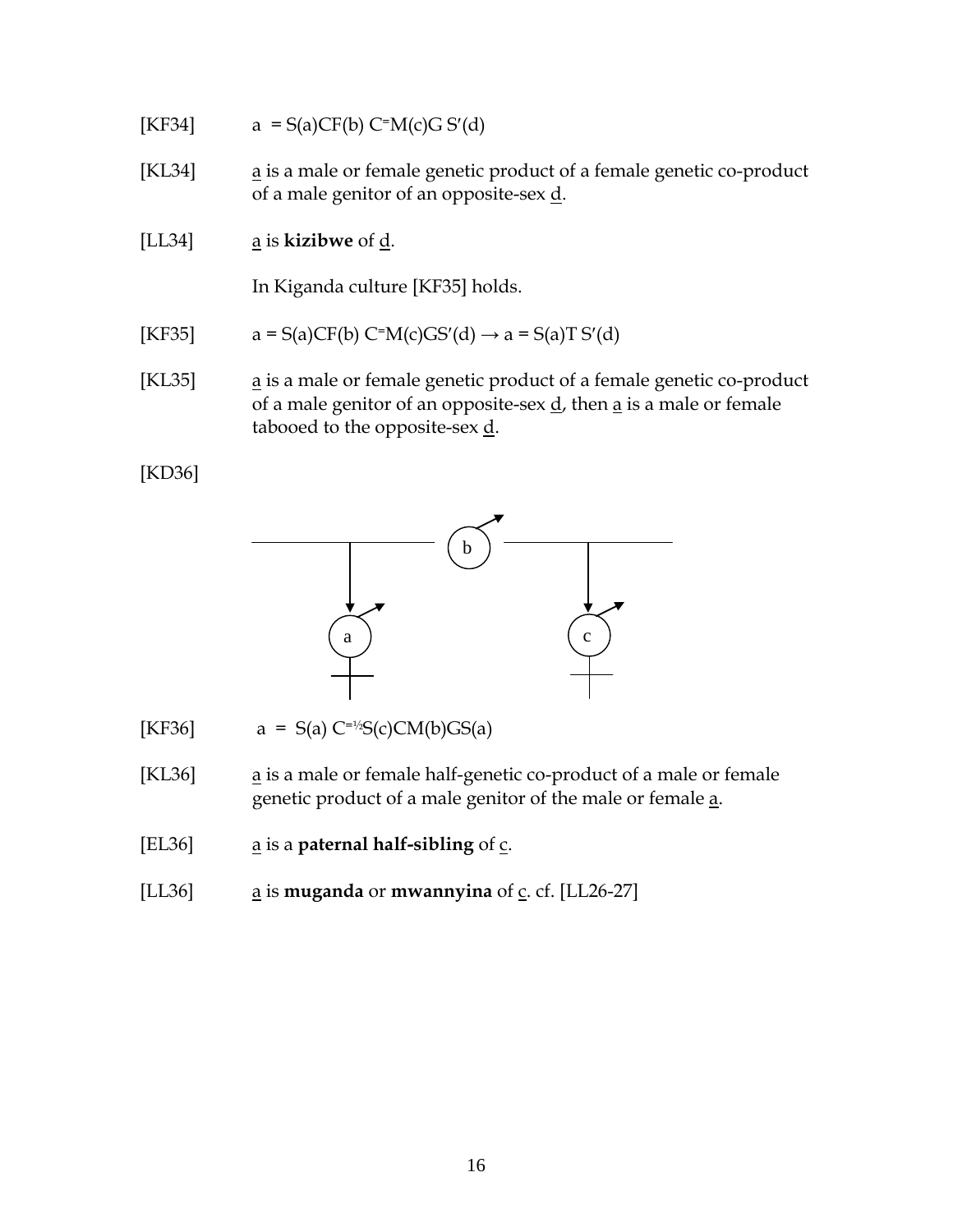



- [KF37]  $a = S(a)CS(b)LS'(c)G^{-1}S(a)$
- [KL37] a is a male or female genetic product of a male or female affine of an opposite-sex nongenitor of the male or female a.
- [EL37]  $\qquad \underline{a}$  is a **stepchild** of  $\underline{c}$ .
- [LL38]  $\qquad \qquad \underline{a}$  is **mulamu** of  $\underline{c}$ .

[KD38(a)]



[KF38(a)]  $a = M(a)LF(b) C=S(c)$ 

- [KL38(a)]  $a$  is a male affine of a female genetic co-product of a male or female  $\underline{C}$ .
- [EL38(a)]  $\qquad \underline{a}$  is a **brother-in-law** of  $\underline{c}$ .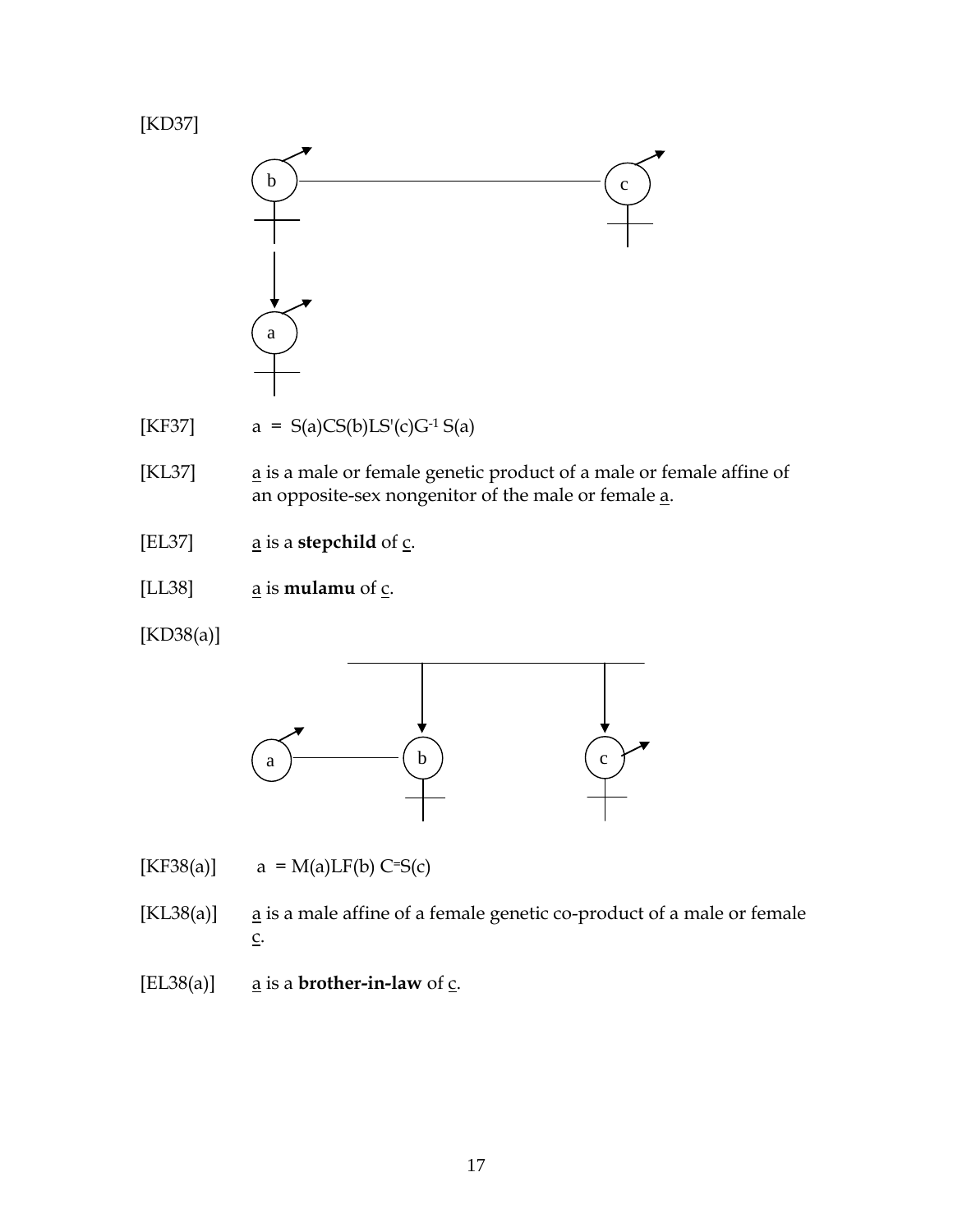[KD38(b)]



- $[KF38(b)]$  a = F(a)LM(b) C=S(c)
- [KL38(b)] a is a female affine of a male genetic co-product of a male or female c.
- [EL38(b)]  $\qquad \underline{a}$  is a **sister-in-law** of  $\underline{c}$ .

In Kiganda culture [KF39 – 40] hold.

- $[KF39(a)]$  [a = M(a)LF(b)]  $\rightarrow$  [a = M(a)K<sup>-1</sup>F(b)]
- $[KL39(a)]$  If a is a male affine of a female b, then a is a male nonclansperson of the female  $\underline{b}$ .
- $[KF39(b)]$   $[c = S(c)CM(a)] \rightarrow [c = S(c)KM(a)]$
- [KL39(b)] If  $\underline{c}$  is a male or female genetic product of a male  $\underline{a}$ , then  $\underline{c}$  is a male or female clansperson of the male a.
- $[KF40]$   $[a = (a)I< E S>(b)] \rightarrow [a = (a)K< E S>(b)]$
- [KL 40] If a is a living male or female testator or heir of  $\underline{b}$ , then a is a living male or female clansperson of the living male or female  $\underline{b}$ .
- [KF41]  $a = M(a)NF(b)$
- [KL41]  $\qquad \qquad \underline{\mathbf{a}}$  is a male divorced from a female  $\underline{\mathbf{b}}$ .
- [EL41] a is **divorced** from b.
- [LL41] **a** and **b** are **bagattulule**.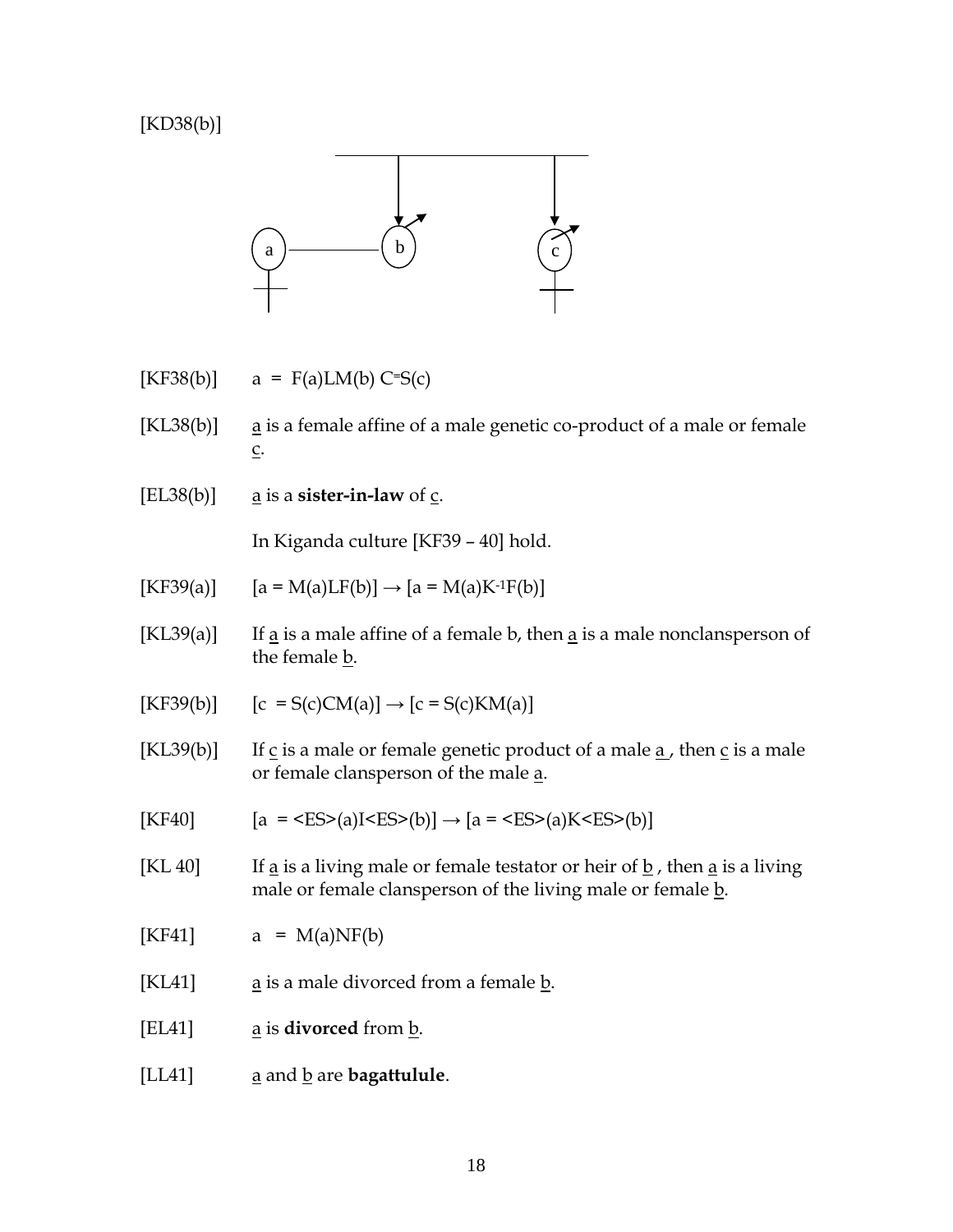| [KF42] | $a = S(a)C*S(b)$                                                   |
|--------|--------------------------------------------------------------------|
| [KL42] | a is a male or female quasi-genetic product of a male or female b. |
| [EL42] | a is an <b>adopted child</b> of b.                                 |
| [LL42] | a is <b>omwebonanye</b> of b.                                      |

In concluding this paper, I wish to conjecture that the formula a =  $\langle P^{\sigma}VS \pi \nu \rangle$  (a) [RAKIT] $\langle P^{\sigma}VS \pi \nu \rangle$  (b) could play an appreciable role in the development of a general theory of kinship terminology. I hypothesize the following rule of kinship terminology:

[KR01] 
$$
a \sim b, b = \varphi(c) \mid a = \varphi(c)
$$

where  $\sim$  and  $\varphi$  represent substitutability and functionality.

Consider the examples in [43] – [47] for Luganda.

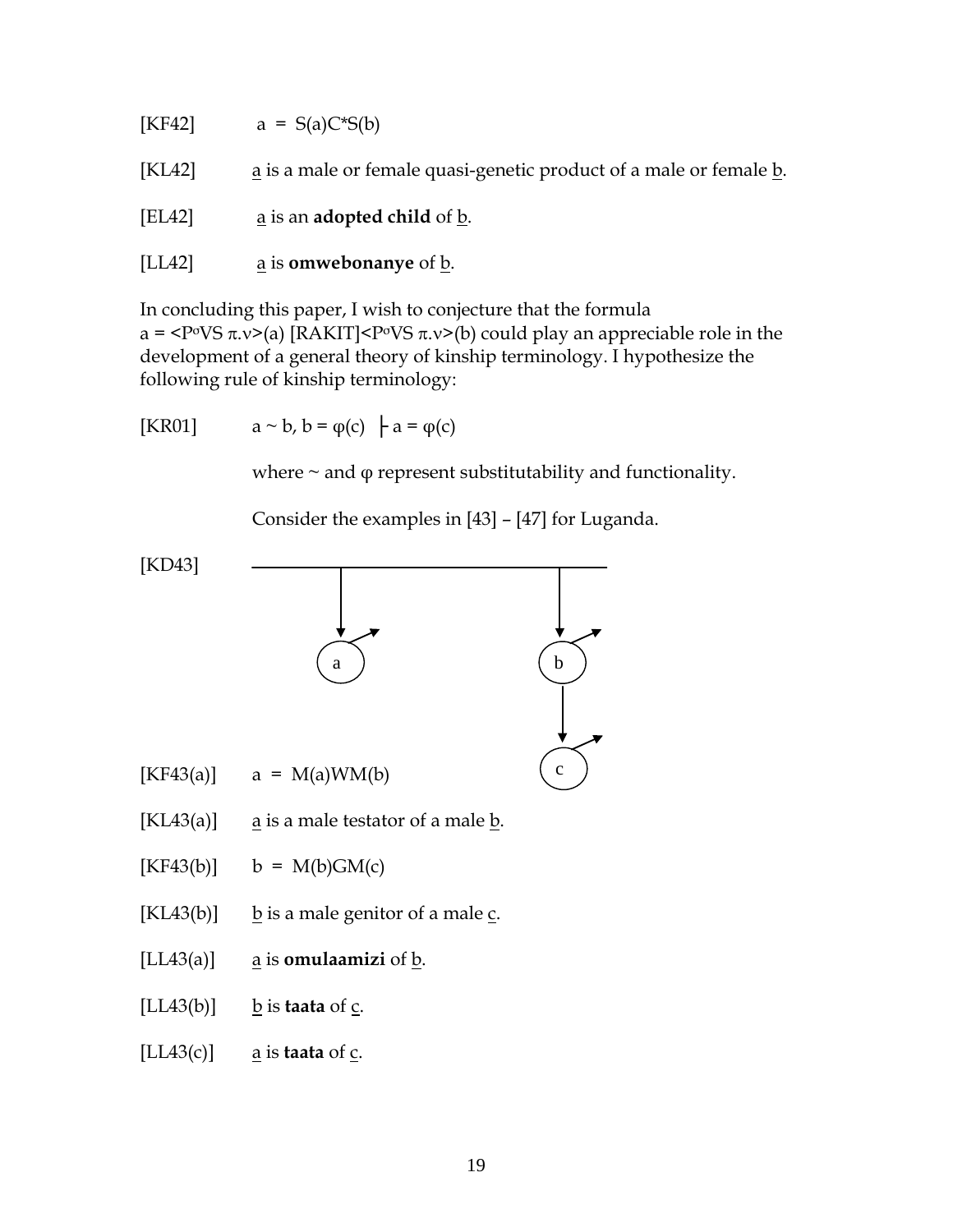



- $[KF44(a)]$  a =  $F(a)WF(b)$
- [KL44(a)]  $\qquad \underline{a}$  is a female testator of a female  $\underline{b}$ .
- $[KF44(b)]$  a =  $F(a)GS(c)$
- [KL44(b)]  $\qquad \underline{a}$  is a female genitor of a male or female  $\underline{c}$ .
- $[LLA4(a)]$  <u>a</u> is **omulaamizi** of <u>b</u>.
- $[LL44(b)]$  <u>a</u> is **maama** of <u>c</u>.
- $[LLA4(c)]$  **b** is **maama** of <u>c</u>.

[KD45]

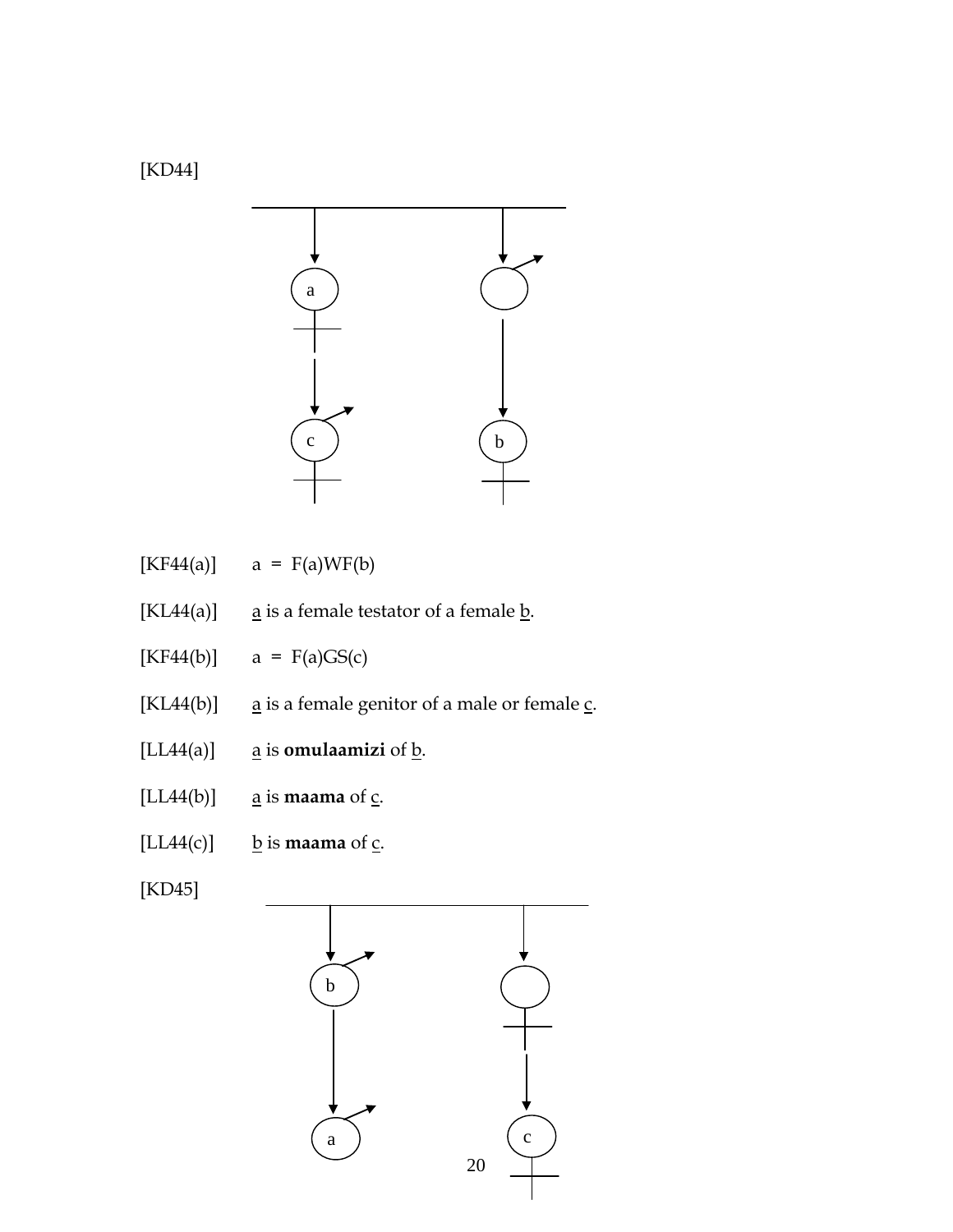| [KF45(a)]                       | $a = P+1M>(a)HP0M>(b)$                                                                                  |
|---------------------------------|---------------------------------------------------------------------------------------------------------|
| $\left[ \text{KL45}(a) \right]$ | $\underline{a}$ is a following first-generation male heir of a reference -generation<br>male <u>b</u> . |
| [KF45(b)]                       | $b = P°M>(b)TP+1F>(c)$                                                                                  |
| $\left[ \text{KL45(b)} \right]$ | $\underline{b}$ is a reference-generation male tabooed to a following first-<br>generation female c.    |
| [LL45(a)]                       | $\underline{a}$ is <b>omusika</b> of $\underline{b}$ .                                                  |
| [LL45(b)]                       | $\underline{b}$ is azila to $\underline{c}$ .                                                           |
| [LL45(c)]                       | $\underline{a}$ is azila to $\underline{c}$ .                                                           |
| [KF46(a)]                       | $a = S(a)KS(b)$                                                                                         |
| $\left[ \text{KL}46(a) \right]$ | $\underline{a}$ is a male or female clansperson of a male or female $\underline{b}$ .                   |
| [KF46(b)]                       | $b = S(b)TS(c)$                                                                                         |
| $\left[ \text{KL46(b)} \right]$ | $\underline{b}$ is a male or female tabooed to a male or female $\underline{c}$ .                       |
| [LL46(a)]                       | $\underline{a}$ is <b>munnakika</b> of $\underline{b}$ .                                                |
| [LL46(b)]                       | b is azila to c.                                                                                        |
| [LL46(c)]                       | $\underline{a}$ is azila to $\underline{c}$ .                                                           |

[KD47]

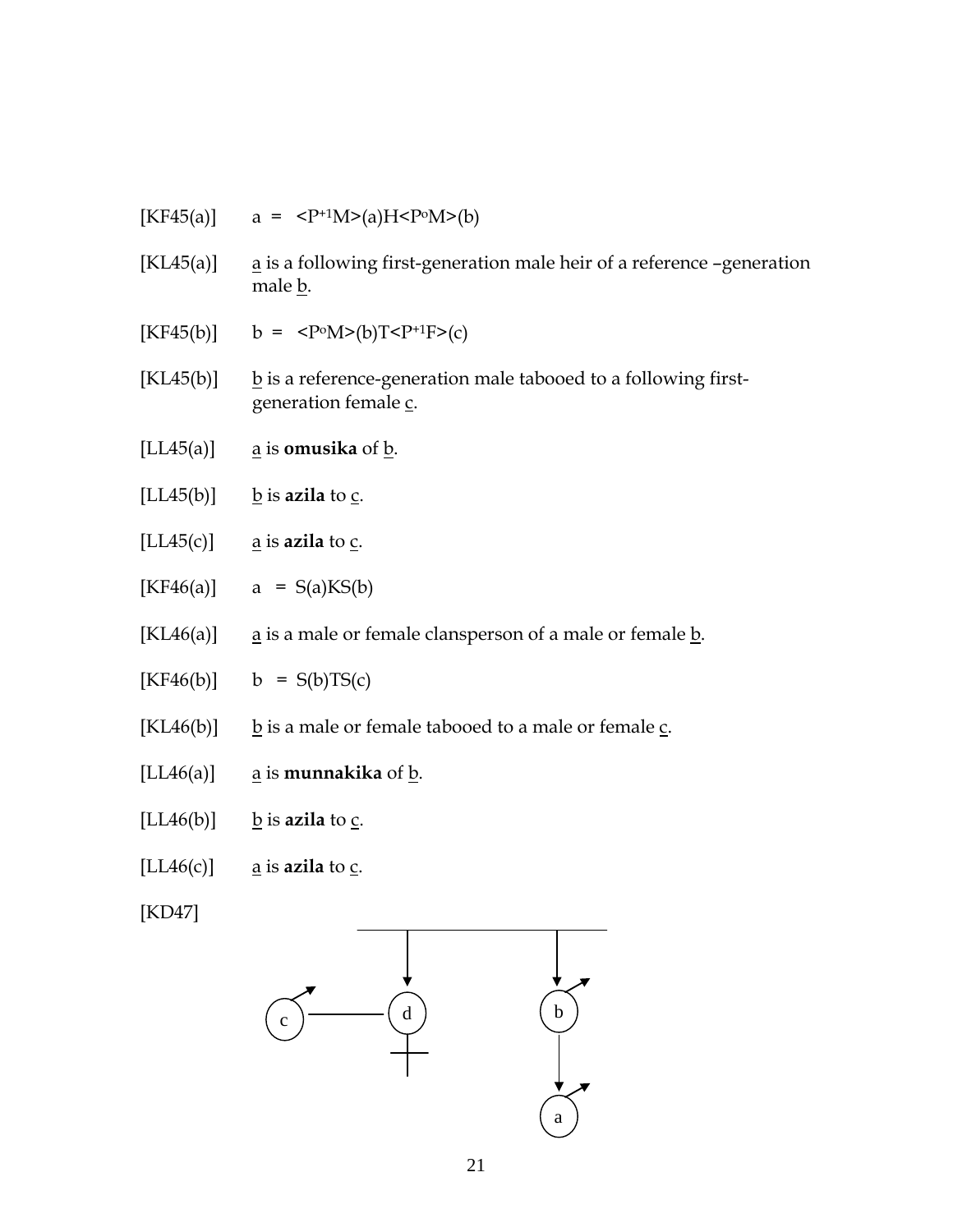- $[KF47(a)]$  a = M(a)HM(b)
- [KL47(a)]  $\qquad \underline{a}$  is a male heir of a male  $\underline{b}$ .
- $[KF47(b)]$  b = M(b) C=F(d)LM(c)
- [KL47(b)]  $\underline{b}$  is a male genetic co-product of a female affine of a male c.
- $[LL47(a)]$  a is **omusika** of b.
- $[LL47(b)]$  **b** is **omuko** of <u>c</u>.
- $[LLA7(c)]$  <u>a</u> is **omuko** of <u>c</u>.
- [KR02]  $a \rightarrow b$ ,  $b = \varphi(c) + a = \varphi(c)$ where  $\left( \begin{array}{c} + \end{array} \right)$  represents affinity. [KR02] is exemplified in [48].

[KD48]



 $[KF48(a)]$  a = M(a)LF(b)

- [KL48(a)]  $\qquad \qquad \text{a}$  is a male affine of a female b.
- $[KF48(b)]$  b = F(b) C=M(d)G S(c)
- [KL48(b)]  $\underline{b}$  is a female genetic co-product of a male genitor of a male or female c.
- $[EL48(a)]$  <u>a</u> is the **husband** of **b**.